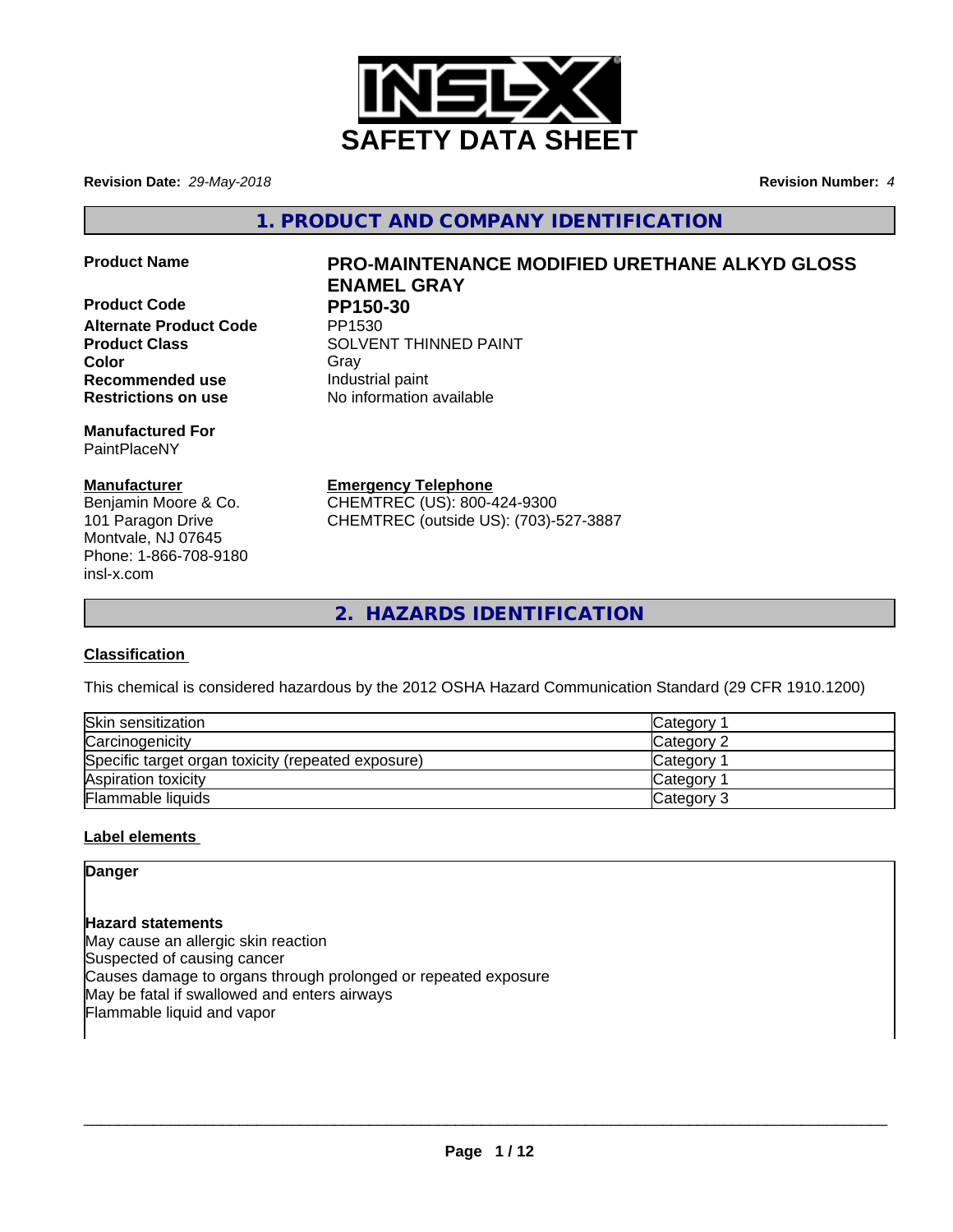

**Appearance** liquid

**Odor** solvent

#### **Precautionary Statements - Prevention**

Obtain special instructions before use Do not handle until all safety precautions have been read and understood Use personal protective equipment as required Contaminated work clothing should not be allowed out of the workplace Wear protective gloves Do not breathe dust/fume/gas/mist/vapors/spray Wash face, hands and any exposed skin thoroughly after handling Do not eat, drink or smoke when using this product Keep away from heat, hot surfaces, sparks, open flames and other ignition sources. No smoking Keep container tightly closed Ground/bond container and receiving equipment Use explosion-proof electrical/ventilating/lighting/equipment Use only non-sparking tools Take precautionary measures against static discharge

#### **Precautionary Statements - Response**

IF exposed or concerned: Get medical advice/attention **Skin** If skin irritation or rash occurs: Get medical advice/attention Wash contaminated clothing before reuse IF ON SKIN (or hair): Remove/Take off immediately all contaminated clothing. Rinse skin with water/shower **Ingestion** IF SWALLOWED: Immediately call a POISON CENTER or doctor/physician Do NOT induce vomiting **Fire** In case of fire: Use CO2, dry chemical, or foam for extinction

#### **Precautionary Statements - Storage**

Store locked up Store in a well-ventilated place. Keep cool

#### **Precautionary Statements - Disposal**

Dispose of contents/container to an approved waste disposal plant

#### **Hazards not otherwise classified (HNOC)**

Rags, steel wool or waste soaked with this product may spontaneously catch fire if improperly discarded

#### **Other information**

No information available

#### **Other hazards**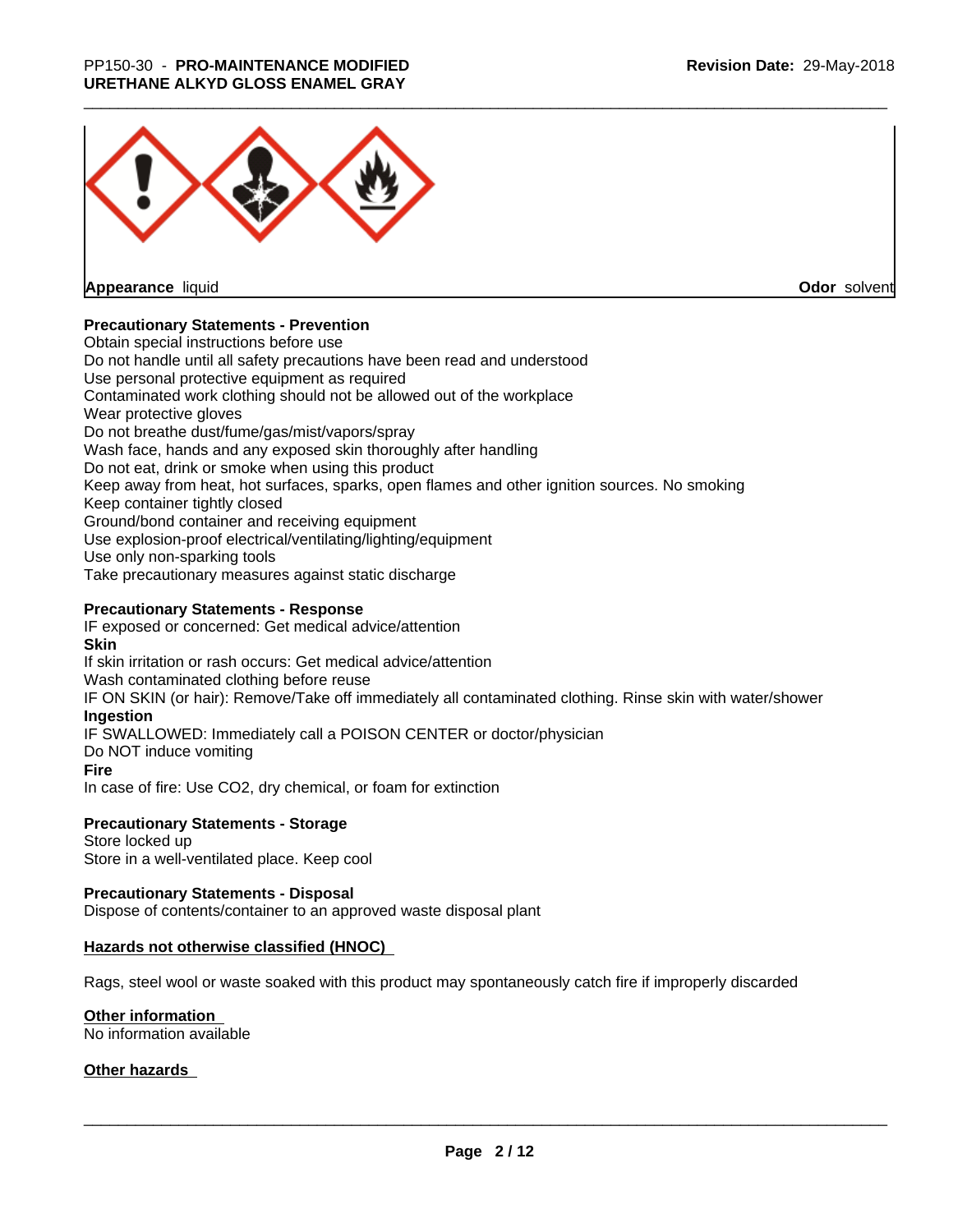**CAUTION:** All floor coatings may become slippery when wet. Where non-skid characteristics are desired, a small amount of clean sand may be added. Stir often during application.

## **3. COMPOSITION/INFORMATION ON INGREDIENTS**

| <b>Chemical name</b>                       | <b>CAS No.</b> | Weight-% |
|--------------------------------------------|----------------|----------|
| Limestone                                  | 1317-65-3      | 20       |
| Stoddard solvent                           | 8052-41-3      | 15       |
| Titanium dioxide                           | 13463-67-7     | 10       |
| Distillates, petroleum, hydrotreated light | 64742-47-8     | 10       |
| Cobalt bis(2-ethylhexanoate)               | 136-52-7       | 0.5      |
| Methyl ethyl ketoxime                      | 96-29-7        | 0.5      |
| Ethyl benzene                              | $100 - 41 - 4$ | 0.5      |
| Carbon black                               | 1333-86-4      | 0.5      |

# **4. FIRST AID MEASURES**

| <b>General Advice</b>                            | If symptoms persist, call a physician. Show this safety data sheet to the doctor in<br>attendance.                                                                                                                                  |
|--------------------------------------------------|-------------------------------------------------------------------------------------------------------------------------------------------------------------------------------------------------------------------------------------|
| <b>Eye Contact</b>                               | Immediately flush with plenty of water. After initial flushing, remove any contact<br>lenses and continue flushing for at least 15 minutes. Keep eye wide open while<br>rinsing. If symptoms persist, call a physician.             |
| <b>Skin Contact</b>                              | Wash off immediately with soap and plenty of water while removing all<br>contaminated clothes and shoes. If skin irritation persists, call a physician. Wash<br>clothing before reuse. Destroy contaminated articles such as shoes. |
| <b>Inhalation</b>                                | Move to fresh air. If symptoms persist, call a physician.<br>If not breathing, give artificial respiration. Call a physician immediately.                                                                                           |
| Ingestion                                        | Clean mouth with water and afterwards drink plenty of water. Do not induce<br>vomiting without medical advice. Never give anything by mouth to an unconscious<br>person. Consult a physician.                                       |
| <b>Protection Of First-Aiders</b>                | Use personal protective equipment.                                                                                                                                                                                                  |
| <b>Most Important</b><br><b>Symptoms/Effects</b> | May cause allergic skin reaction.                                                                                                                                                                                                   |
| <b>Notes To Physician</b>                        | Treat symptomatically.                                                                                                                                                                                                              |

**5. FIRE-FIGHTING MEASURES**

| <b>Suitable Extinguishing Media</b>                                    | Foam, dry powder or water. Use extinguishing measures<br>that are appropriate to local circumstances and the<br>surrounding environment.     |
|------------------------------------------------------------------------|----------------------------------------------------------------------------------------------------------------------------------------------|
| <b>Protective Equipment And Precautions For</b><br><b>Firefighters</b> | As in any fire, wear self-contained breathing apparatus<br>pressure-demand, MSHA/NIOSH (approved or equivalent)<br>and full protective gear. |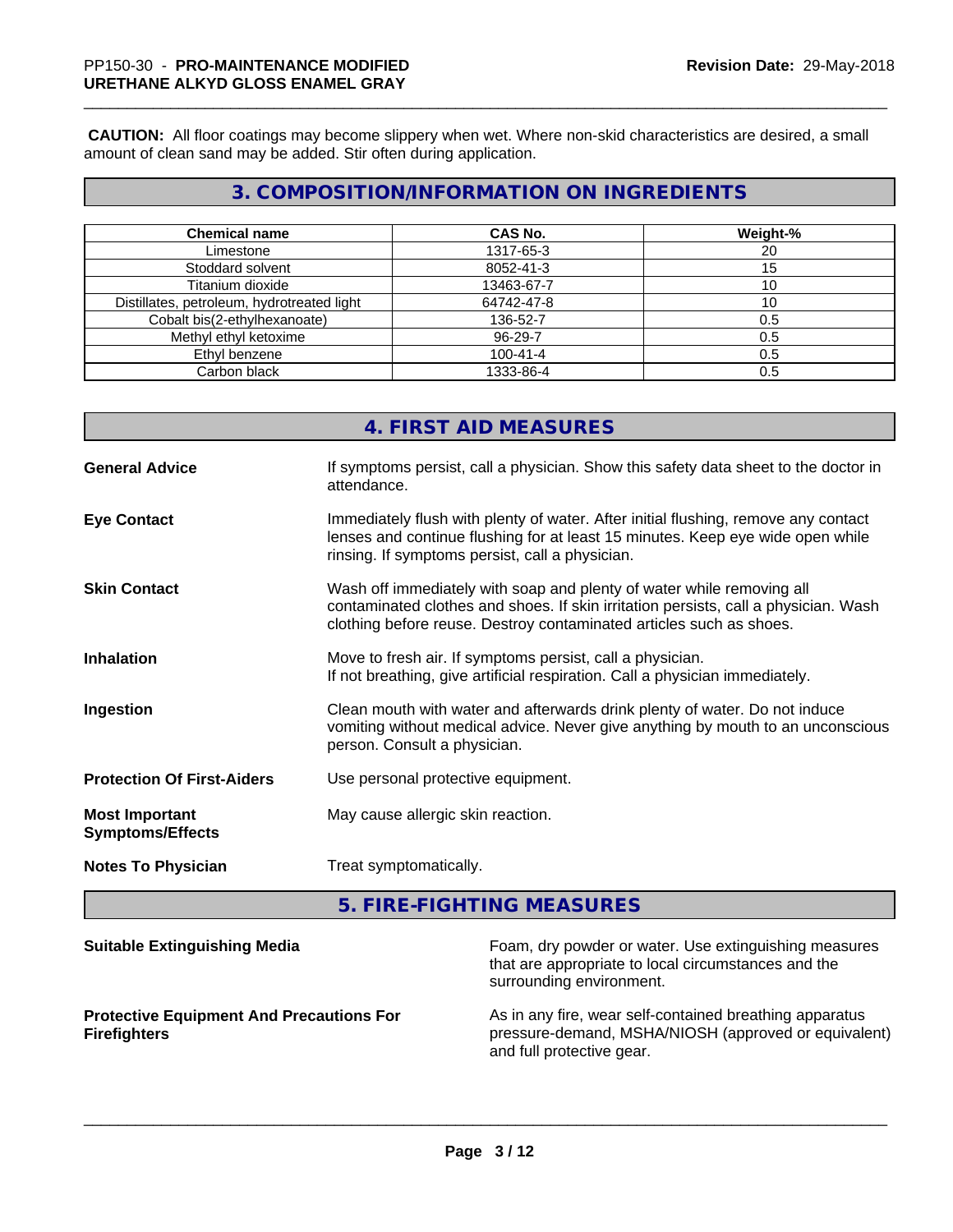| <b>Specific Hazards Arising From The Chemical</b>                                 |                        | vapors.                        | Combustible material. Closed containers may rupture if<br>exposed to fire or extreme heat. Keep product and empty<br>container away from heat and sources of ignition. Thermal<br>decomposition can lead to release of irritating gases and |
|-----------------------------------------------------------------------------------|------------------------|--------------------------------|---------------------------------------------------------------------------------------------------------------------------------------------------------------------------------------------------------------------------------------------|
| <b>Sensitivity To Mechanical Impact</b><br><b>Sensitivity To Static Discharge</b> |                        | No<br>Yes                      |                                                                                                                                                                                                                                             |
|                                                                                   |                        |                                |                                                                                                                                                                                                                                             |
| Lower flammability limit:<br><b>Upper flammability limit:</b>                     |                        | Not available<br>Not available |                                                                                                                                                                                                                                             |
| <b>NFPA</b><br>Health: 1                                                          | <b>Flammability: 2</b> | <b>Instability: 0</b>          | <b>Special: Not Applicable</b>                                                                                                                                                                                                              |
| <b>NFPA Legend</b><br>0 - Not Hazardous<br>1 - Slightly                           |                        |                                |                                                                                                                                                                                                                                             |

- 2 Moderate
- 3 High
- 4 Severe

*The ratings assigned are only suggested ratings, the contractor/employer has ultimate responsibilities for NFPA ratings where this system is used.*

**6. ACCIDENTAL RELEASE MEASURES**

*Additional information regarding the NFPA rating system is available from the National Fire Protection Agency (NFPA) at www.nfpa.org.*

|                                  | 6. ACCIDENTAL RELEASE MEASURES                                                                                                                                                                                                                                                                             |
|----------------------------------|------------------------------------------------------------------------------------------------------------------------------------------------------------------------------------------------------------------------------------------------------------------------------------------------------------|
| <b>Personal Precautions</b>      | Use personal protective equipment. Remove all sources of ignition.                                                                                                                                                                                                                                         |
| <b>Other Information</b>         | Prevent further leakage or spillage if safe to do so. Do not allow material to<br>contaminate ground water system. Prevent product from entering drains. Do not<br>flush into surface water or sanitary sewer system. Local authorities should be<br>advised if significant spillages cannot be contained. |
| <b>Environmental precautions</b> | See Section 12 for additional Ecological Information.                                                                                                                                                                                                                                                      |
| <b>Methods for Cleaning Up</b>   | Dam up. Soak up with inert absorbent material. Pick up and transfer to properly<br>labeled containers. Clean contaminated surface thoroughly.                                                                                                                                                              |
|                                  | 7. HANDLING AND STORAGE                                                                                                                                                                                                                                                                                    |
| <b>Llandling</b>                 | Lee only in area provided with appropriate exhaust ventilation. De not breather                                                                                                                                                                                                                            |

**Handling** Use only in area provided with appropriate exhaust ventilation. Do not breathe vapors or spray mist. Wear personal protective equipment. Take precautionary measures against static discharges. To avoid ignition of vapors by static electricity discharge, all metal parts of the equipment must be grounded. Keep away from open flames, hot surfaces and sources of ignition.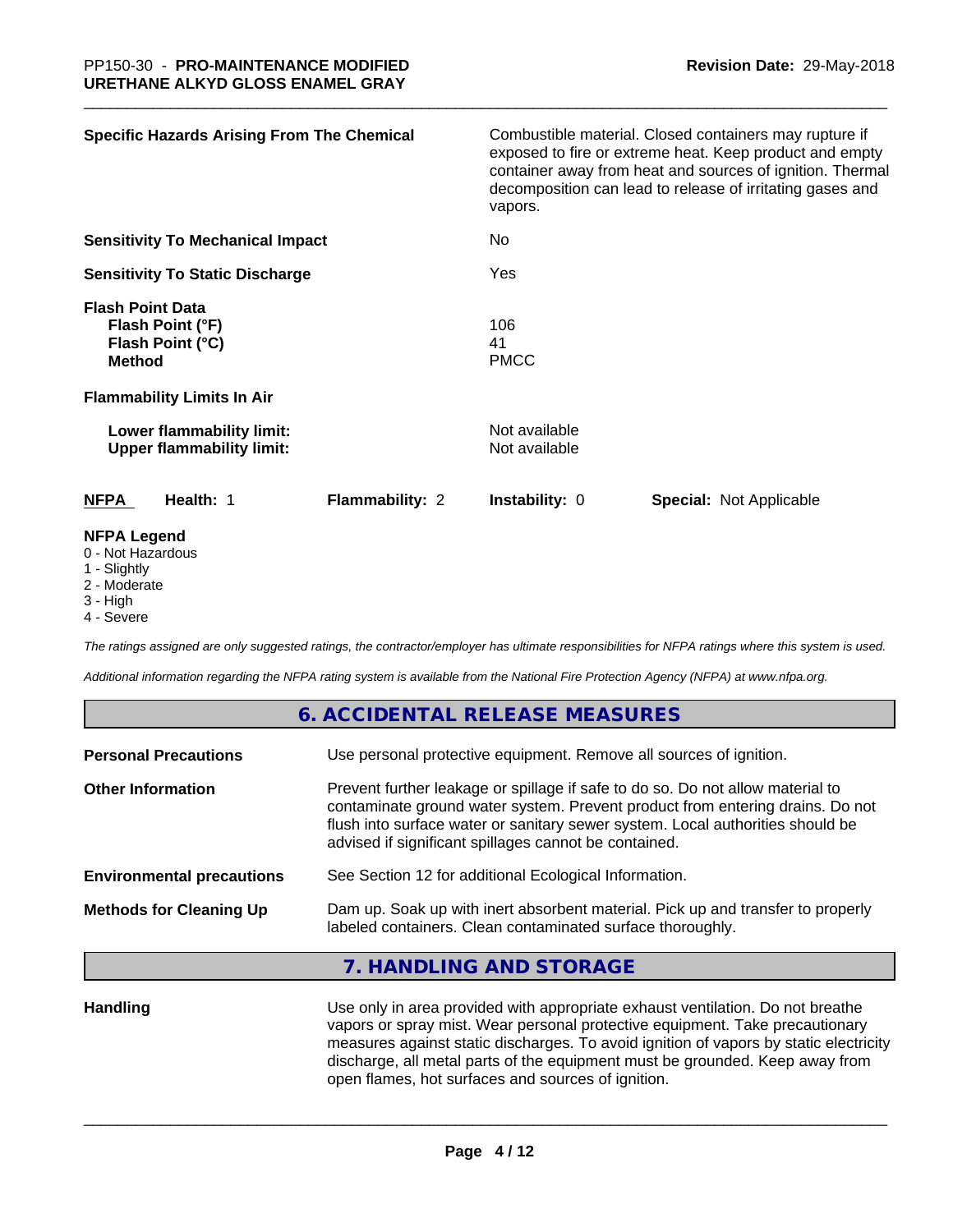## **Storage** Keep containers tightly closed in a dry, cool and well-ventilated place. Keep away from heat. Keep away from open flames, hot surfaces and sources of ignition. Keep in properly labeled containers. Keep out of the reach of children.  **DANGER** - Rags, steel wool or waste soaked with this product may spontaneously catch fire if improperly discarded. Immediately after use, place rags, steel wool or waste in a sealed water-filled metal container.

**Incompatible Materials Incompatible with strong acids and bases and strong oxidizing agents.** 

#### **8. EXPOSURE CONTROLS / PERSONAL PROTECTION**

#### **Exposure Limits**

| <b>Chemical name</b> | <b>ACGIH TLV</b>         | <b>OSHA PEL</b>                                        |
|----------------------|--------------------------|--------------------------------------------------------|
| Limestone            | N/E                      | 15 mg/m <sup>3</sup> - TWA<br>$5 \text{ mg/m}^3$ - TWA |
| Stoddard solvent     | 100 ppm $-$ TWA          | 500 ppm - TWA<br>2900 mg/m <sup>3</sup> - TWA          |
| Titanium dioxide     | 10 mg/m $3$ - TWA        | 15 mg/m $3$ - TWA                                      |
| Ethyl benzene        | 20 ppm - TWA             | 100 ppm - TWA<br>435 mg/m <sup>3</sup> - TWA           |
| Carbon black         | $3 \text{ mg/m}^3$ - TWA | $3.5 \text{ mg/m}^3$ - TWA                             |

#### **Legend**

ACGIH - American Conference of Governmental Industrial Hygienists Exposure Limits OSHA - Occupational Safety & Health Administration Exposure Limits N/E - Not Established

|  | <b>Engineering Measures</b> |
|--|-----------------------------|
|  |                             |

Ensure adequate ventilation, especially in confined areas.

#### **Personal Protective Equipment**

| <b>Eye/Face Protection</b><br><b>Skin Protection</b><br><b>Respiratory Protection</b> | Safety glasses with side-shields.<br>Long sleeved clothing. Protective gloves.<br>In operations where exposure limits are exceeded, use a NIOSH approved<br>respirator that has been selected by a technically qualified person for the specific<br>work conditions. When spraying the product or applying in confined areas, wear a<br>NIOSH approved respirator specified for paint spray or organic vapors. |
|---------------------------------------------------------------------------------------|----------------------------------------------------------------------------------------------------------------------------------------------------------------------------------------------------------------------------------------------------------------------------------------------------------------------------------------------------------------------------------------------------------------|
| <b>Hygiene Measures</b>                                                               | Avoid contact with skin, eyes and clothing. Remove and wash contaminated<br>clothing before re-use. Wash thoroughly after handling. When using do not eat,<br>drink or smoke.                                                                                                                                                                                                                                  |

#### **9. PHYSICAL AND CHEMICAL PROPERTIES**

**Appearance** liquid **Density (lbs/gal)** 9.55 - 9.65<br> **Specific Gravity** 1.14 - 1.16 **Specific Gravity** 

**Odor** solvent **Odor Threshold** No information available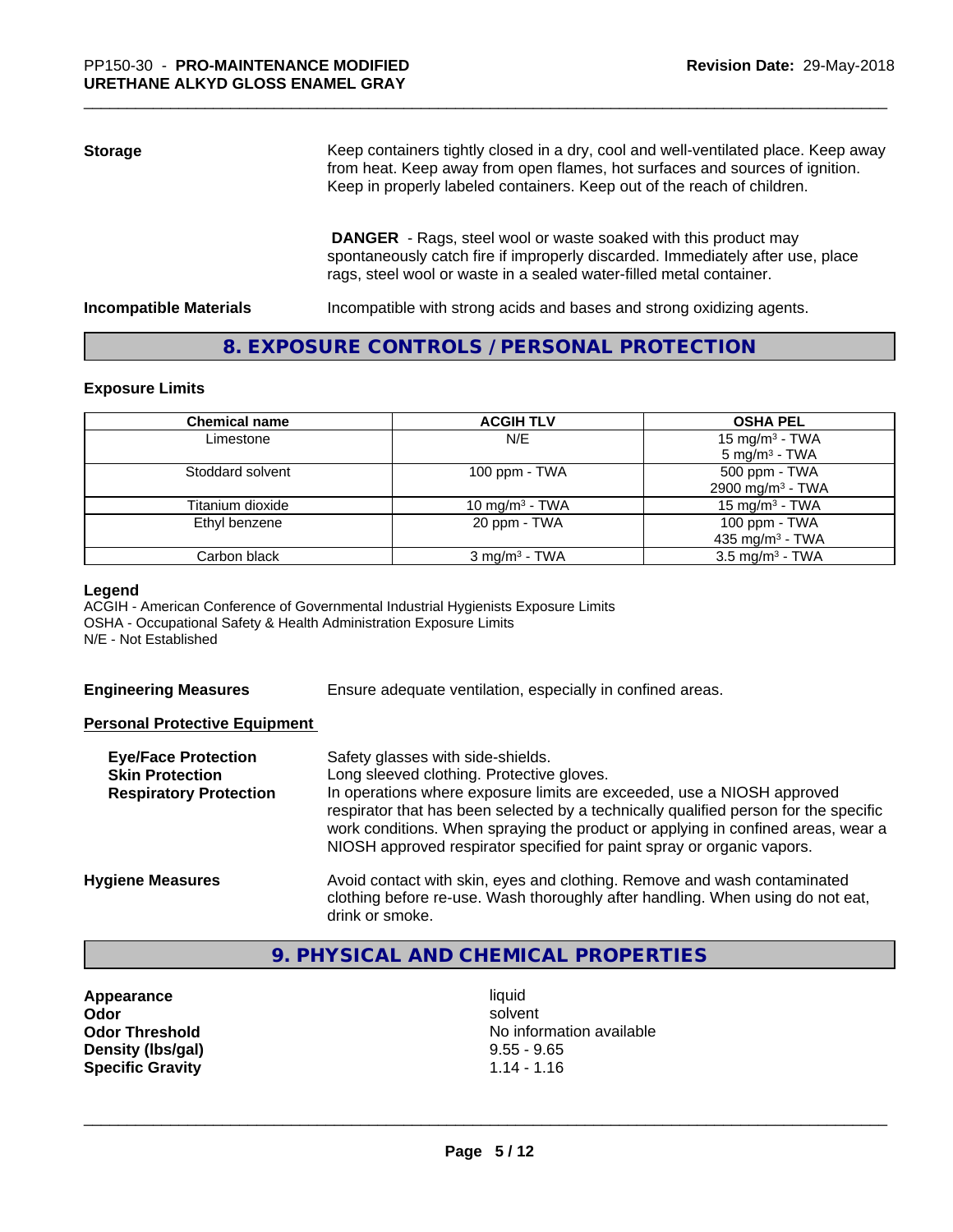**Viscosity (cps)** <br> **Viscosity (cps)** No information available<br>
No information available<br>
No information available **Water solubility**<br> **Evaporation Rate**<br> **Evaporation Rate**<br> **Evaporation Rate Vapor** pressure @20 °C (kPa) **Vapor density No information available Wt. % Solids** 60 - 70<br> **Vol. % Solids** 60 - 70<br> **Vol. % Solids** 65 **Vol. % Solids Wt.** % Volatiles 30 - 40 **Vol. % Volatiles** 45 - 55 **VOC Regulatory Limit (g/L)** <340 **Boiling Point (°F)** 212 **Boiling Point (°C)**<br>Freezing Point (°F) **Freezing Point (°C)** No information available **Flash Point (°F)** 106 **Flash Point (°C)** 41 **Method** PMCC **Flammability (solid, gas)** Not applicable **Upper flammability limit:** No information available **Lower flammability limit:** No information available **Autoignition Temperature (°F)** No information available **Autoignition Temperature (°C)** No information available **Decomposition Temperature (°F)**<br> **Decomposition Temperature (°C)** No information available<br>
No information available **Decomposition Temperature (°C)**<br>Partition coefficient

**pH**<br>
Viscosity (cps) The Contract of the Contract of the Viscosity (cps) and Viscosity (cps) **Solubility(ies)** No information available No information available<br>No information available **No information available No information available** 

### **10. STABILITY AND REACTIVITY**

| <b>Reactivity</b>                         | Not Applicable                                                                           |
|-------------------------------------------|------------------------------------------------------------------------------------------|
| <b>Chemical Stability</b>                 | Stable under normal conditions. Hazardous polymerisation<br>does not occur.              |
| <b>Conditions to avoid</b>                | Keep away from open flames, hot surfaces, static<br>electricity and sources of ignition. |
| <b>Incompatible Materials</b>             | Incompatible with strong acids and bases and strong<br>oxidizing agents.                 |
| <b>Hazardous Decomposition Products</b>   | Thermal decomposition can lead to release of irritating<br>gases and vapors.             |
| <b>Possibility of hazardous reactions</b> | None under normal conditions of use.                                                     |

#### **11. TOXICOLOGICAL INFORMATION**

**Product Information**

**Information on likely routes of exposure**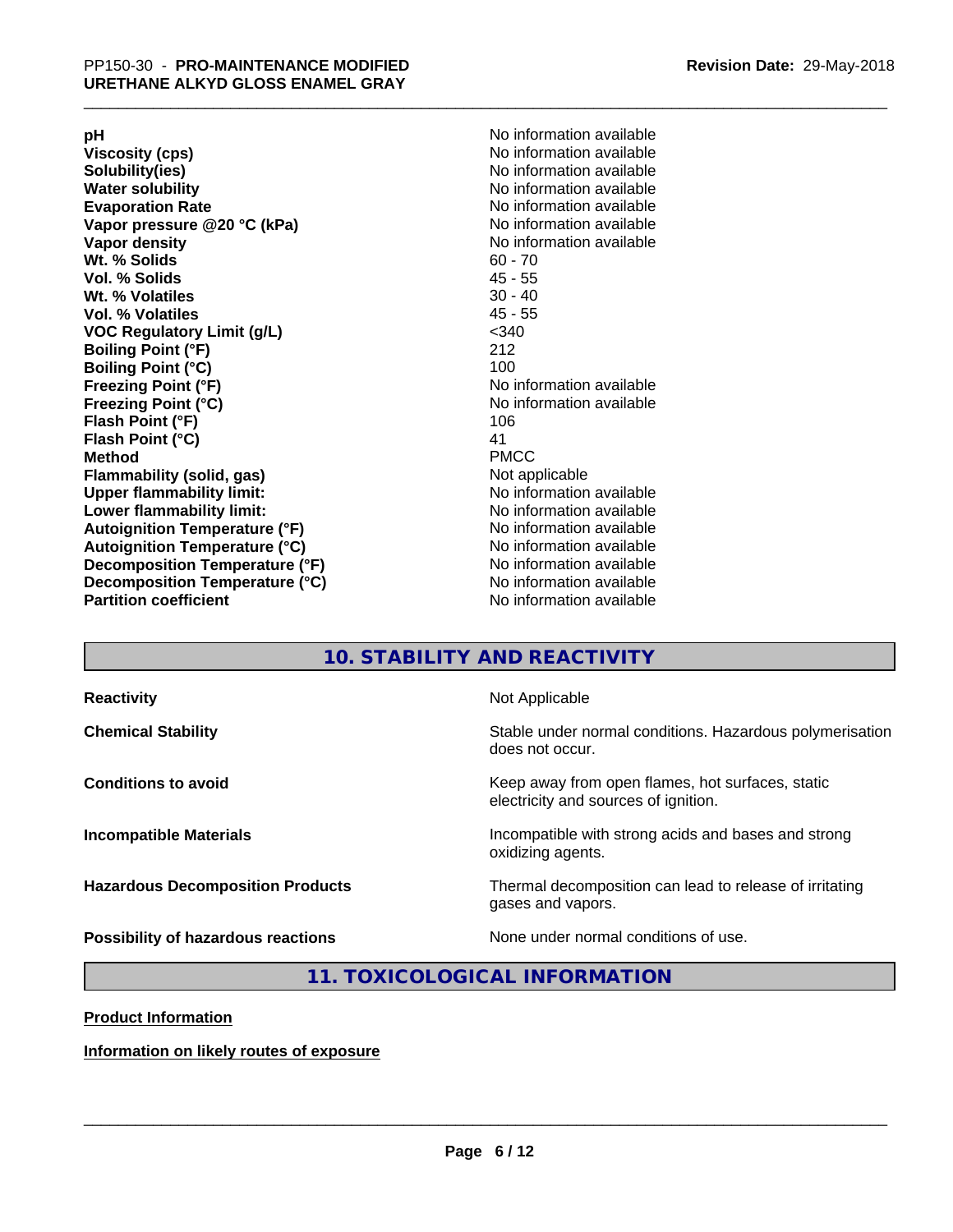| <b>Principal Routes of Exposure</b> | Eye contact, skin contact and inhalation.                                                                                                                                                                                            |
|-------------------------------------|--------------------------------------------------------------------------------------------------------------------------------------------------------------------------------------------------------------------------------------|
| <b>Acute Toxicity</b>               |                                                                                                                                                                                                                                      |
| <b>Product Information</b>          | Repeated or prolonged exposure to organic solvents may lead to permanent brain<br>and nervous system damage. Intentional misuse by deliberately concentrating and<br>inhaling vapors may be harmful or fatal.                        |
|                                     | Symptoms related to the physical, chemical and toxicological characteristics                                                                                                                                                         |
| <b>Symptoms</b>                     | No information available.                                                                                                                                                                                                            |
|                                     | Delayed and immediate effects as well as chronic effects from short and long-term exposure                                                                                                                                           |
| Eye contact<br><b>Skin contact</b>  | Contact with eyes may cause irritation.<br>May cause skin irritation and/or dermatitis. Prolonged skin contact may defat the<br>skin and produce dermatitis.                                                                         |
| Ingestion                           | Ingestion may cause irritation to mucous membranes. Small amounts of this<br>product aspirated into the respiratory system during ingestion or vomiting may<br>cause mild to severe pulmonary injury, possibly progressing to death. |
| Inhalation                          | High vapor / aerosol concentrations are irritating to the eyes, nose, throat and<br>lungs and may cause headaches, dizziness, drowsiness, unconsciousness, and<br>other central nervous system effects.                              |
| <b>Sensitization</b>                | May cause an allergic skin reaction.                                                                                                                                                                                                 |
| <b>Neurological Effects</b>         | No information available.                                                                                                                                                                                                            |
| <b>Mutagenic Effects</b>            | No information available.                                                                                                                                                                                                            |
| <b>Reproductive Effects</b>         | No information available.                                                                                                                                                                                                            |
| <b>Developmental Effects</b>        | No information available.                                                                                                                                                                                                            |
| <b>Target organ effects</b>         | No information available.                                                                                                                                                                                                            |
| <b>STOT - repeated exposure</b>     | No information available.                                                                                                                                                                                                            |
| <b>STOT - single exposure</b>       | No information available.                                                                                                                                                                                                            |
| Other adverse effects               | No information available.                                                                                                                                                                                                            |
| <b>Aspiration Hazard</b>            | May be harmful if swallowed and enters airways. Small amounts of this product<br>aspirated into the respiratory system during ingestion or vomiting may cause mild<br>to severe pulmonary injury, possibly progressing to death.     |

#### **Numerical measures of toxicity**

#### **The following values are calculated based on chapter 3.1 of the GHS document**

| <b>ATEmix (oral)</b>   | 40860 mg/kg |
|------------------------|-------------|
| <b>ATEmix (dermal)</b> | 24612 mg/kg |

#### **Component Information**

#### **Acute Toxicity**

Stoddard solvent LD50 Oral: > 5,000 mg/kg (Rat) LD50 Dermal: > 3160 mg/kg (Rabbit) LC50 Inhalation (Vapor): > 6.1 mg/L (Rat) Titanium dioxide LD50 Oral: > 10000 mg/kg (Rat) Distillates, petroleum, hydrotreated light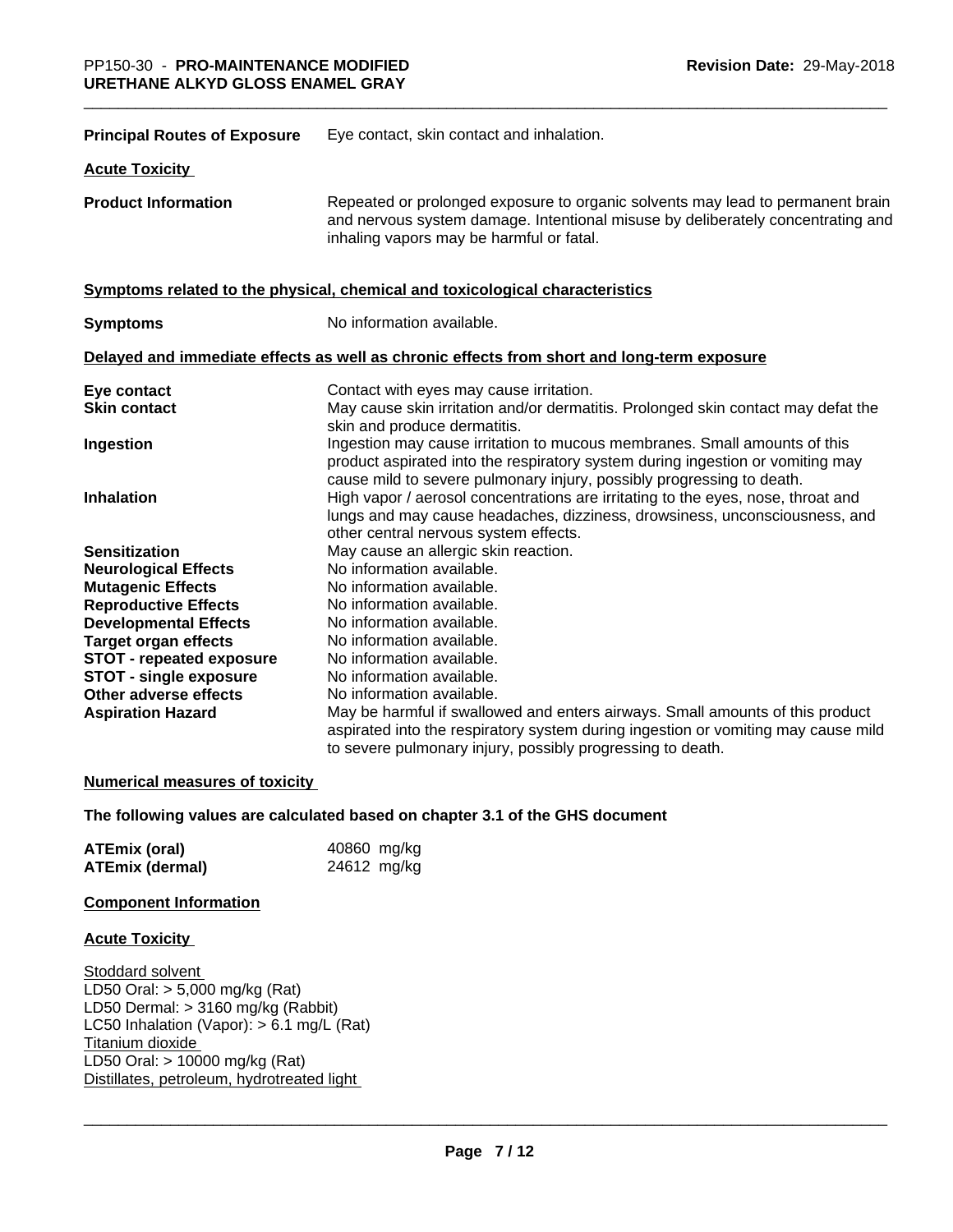LD50 Oral: > 5,000 mg/kg (Rat) LD50 Dermal: > 3,000 mg/kg (Rabbit) Methyl ethyl ketoxime LD50 Oral: 930 mg/kg (Rat) LD50 Dermal: 200 µL/kg (Rabbit) LC50 Inhalation (Vapor): > 4.8 mg/L (Rat) Ethyl benzene LD50 Oral: mg/kg (Rat) LD50 Dermal: > mg/kg (Rabbit) LC50 Inhalation (Vapor): mg/m<sup>3</sup> (Rat, 2 hr.) Carbon black LD50 Oral: > 15400 mg/kg (Rat) LD50 Dermal: > 3000 mg/kg (Rabbit)

#### **Carcinogenicity**

*The information below indicateswhether each agency has listed any ingredient as a carcinogen:.*

| <b>Chemical name</b>         | <b>IARC</b>         | <b>NTP</b> | <b>OSHA</b> |
|------------------------------|---------------------|------------|-------------|
|                              | 2B - Possible Human |            | Listed      |
| Titanium dioxide             | Carcinogen          |            |             |
|                              | 2B - Possible Human |            | Listed      |
| Cobalt bis(2-ethylhexanoate) | Carcinogen          |            |             |
|                              | 2B - Possible Human |            | Listed      |
| Ethyl benzene                | Carcinogen          |            |             |
|                              | 2B - Possible Human |            | Listed      |
| Carbon black                 | Carcinogen          |            |             |

• Although IARC has classified titanium dioxide as possibly carcinogenic to humans (2B), their summary concludes: "No significant exposure to titanium dioxide is thought to occur during the use of products in which titanium dioxide is bound to other materials, such as paint."

• Cobalt and cobalt compounds are listed as possible human carcinogens by IARC (2B). However, there is inadequate evidence of the carcinogenicity of cobalt and cobalt compounds in humans.

#### **Legend**

IARC - International Agency for Research on Cancer NTP - National Toxicity Program OSHA - Occupational Safety & Health Administration

## **12. ECOLOGICAL INFORMATION**

#### **Ecotoxicity Effects**

The environmental impact of this product has not been fully investigated.

#### **Product Information**

#### **Acute Toxicity to Fish**

No information available

#### **Acute Toxicity to Aquatic Invertebrates**

No information available

#### **Acute Toxicity to Aquatic Plants**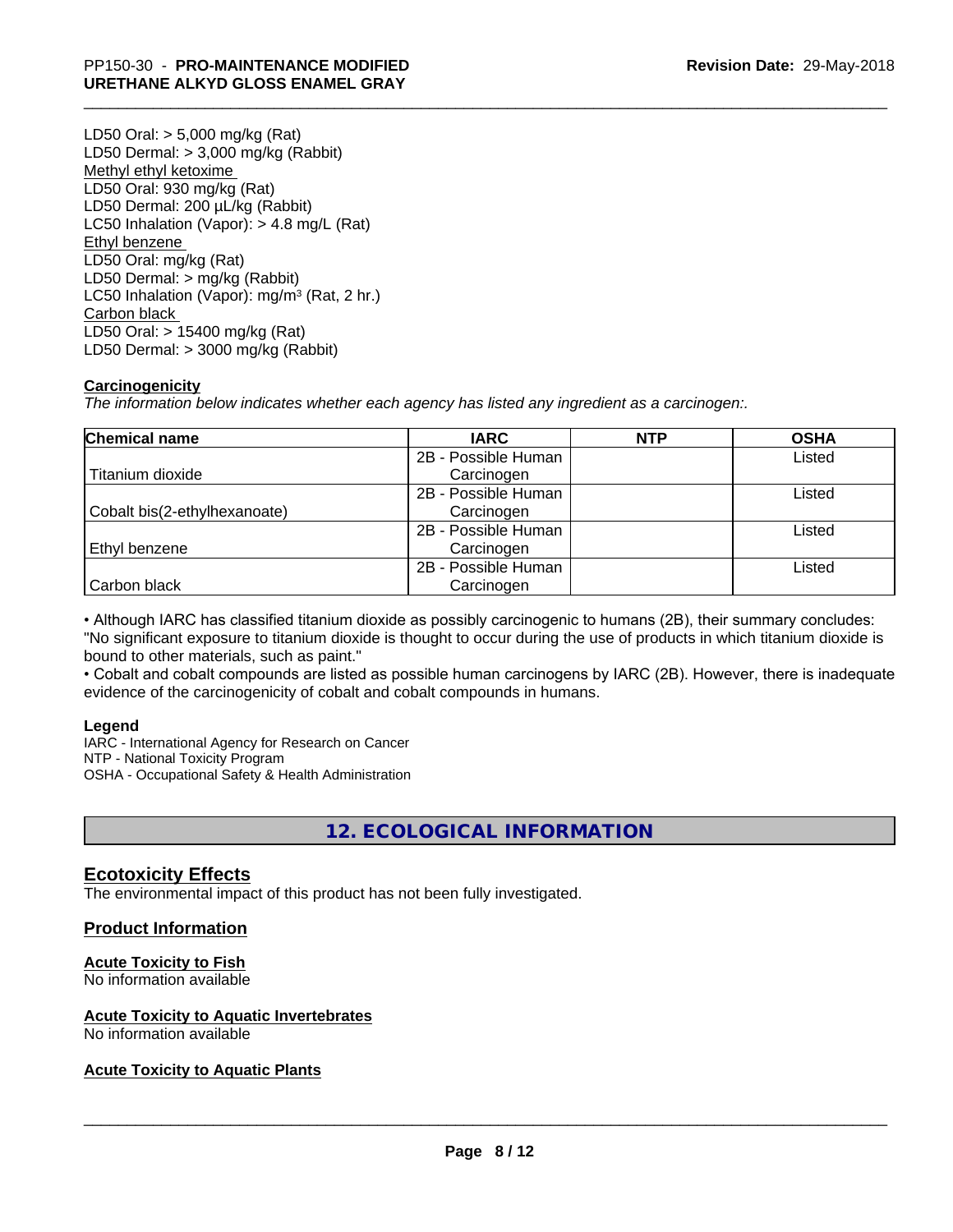No information available

#### **Persistence / Degradability**

No information available.

#### **Bioaccumulation**

No information available.

#### **Mobility in Environmental Media**

No information available.

**Ozone** No information available

#### **Component Information**

#### **Acute Toxicity to Fish**

Titanium dioxide  $LC50:$  > 1000 mg/L (Fathead Minnow - 96 hr.) Methyl ethyl ketoxime LC50: 48 mg/L (Bluegill sunfish - 96 hr.) Ethyl benzene LC50: 12.1 mg/L (Fathead Minnow - 96 hr.)

#### **Acute Toxicity to Aquatic Invertebrates**

Methyl ethyl ketoxime EC50: 750 mg/L (Daphnia magna - 48 hr.) Ethyl benzene EC50: 1.8 mg/L (Daphnia magna - 48 hr.)

#### **Acute Toxicity to Aquatic Plants**

Ethyl benzene EC50: 4.6 mg/L (Green algae (Scenedesmus subspicatus), 72 hrs.)

|                                | 13. DISPOSAL CONSIDERATIONS                                                                                                                                                                                               |
|--------------------------------|---------------------------------------------------------------------------------------------------------------------------------------------------------------------------------------------------------------------------|
| <b>Waste Disposal Method</b>   | Dispose of in accordance with federal, state, and local regulations. Local<br>requirements may vary, consult your sanitation department or state-designated<br>environmental protection agency for more disposal options. |
| <b>Empty Container Warning</b> | Emptied containers may retain product residue. Follow label warnings even after<br>container is emptied. Residual vapors may explode on ignition.                                                                         |
|                                | 14. TRANSPORT INFORMATION                                                                                                                                                                                                 |

**DOT**

**Proper Shipping Name** PAINT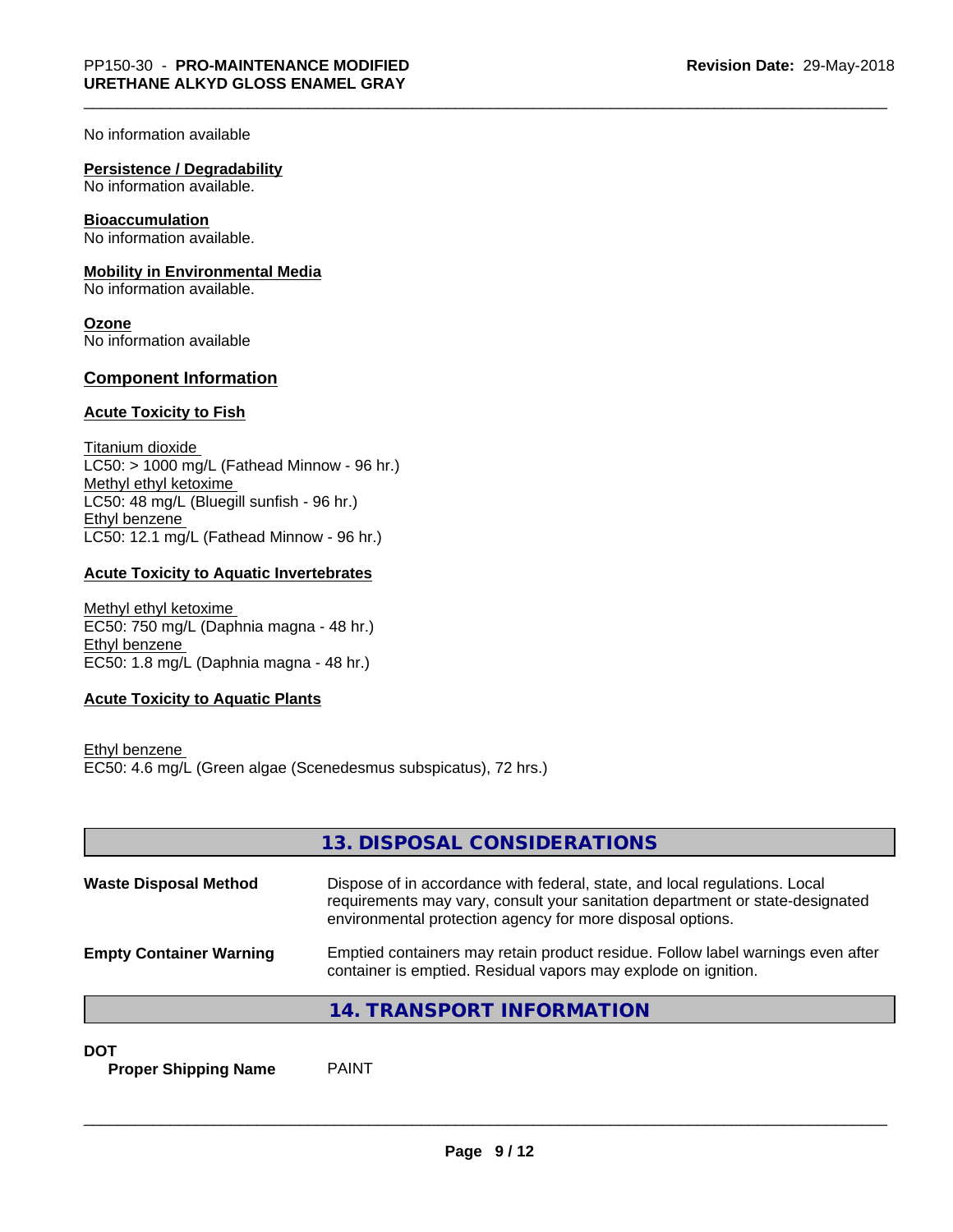| <b>Hazard class</b>  |                                                            |
|----------------------|------------------------------------------------------------|
| UN-No.               | UN1263                                                     |
| <b>Packing Group</b> | Ш                                                          |
| <b>Description</b>   | UN1263, PAINT, 3, III, Marine Pollutant (Stoddard solvent) |

In the US this material may be reclassified as a Combustible Liquid and is not regulated in containers of less than 119 gallons (450 liters) via surface transportation (refer to 49CFR173.120(b)(2) for further information).

| ICAO / IATA | Contact the preparer for further information. |
|-------------|-----------------------------------------------|
| IMDG / IMO  | Contact the preparer for further information. |

#### **15. REGULATORY INFORMATION**

#### **International Inventories**

| <b>TSCA: United States</b> | Yes - All components are listed or exempt. |
|----------------------------|--------------------------------------------|
| <b>DSL: Canada</b>         | Yes - All components are listed or exempt. |

#### **Federal Regulations**

#### **SARA 311/312 hazardous categorization**

| Acute health hazard               | Yes |  |
|-----------------------------------|-----|--|
| Chronic Health Hazard             | Yes |  |
| Fire hazard                       | Yes |  |
| Sudden release of pressure hazard | Nο  |  |
| Reactive Hazard                   | Nο  |  |

#### **SARA 313**

Section 313 of Title III of the Superfund Amendments and Reauthorization Act of 1986 (SARA). This product contains a chemical or chemicals which are subject to the reporting requirements of the Act and Title 40 of the Code of Federal Regulations, Part 372:

| <b>Chemical name</b> | CAS No.  | Weight-% | <b>CERCLA/SARA 313</b><br>(de minimis concentration) |
|----------------------|----------|----------|------------------------------------------------------|
| Ethyl benzene        | 100-41-4 | U.J      |                                                      |

**Clean Air Act,Section 112 Hazardous Air Pollutants (HAPs) (see 40 CFR 61)** This product contains the following HAPs:

| <b>Chemical name</b> | CAS No.  | Weight-% | <b>Hazardous Air Pollutant</b> |
|----------------------|----------|----------|--------------------------------|
|                      |          |          | (HAP)                          |
| Ethyl benzene        | 100-41-4 | 0.5      | Listed                         |

#### **US State Regulations**

#### **California Proposition 65**

**WARNING:** Cancer and Reproductive Harm– www.P65warnings.ca.gov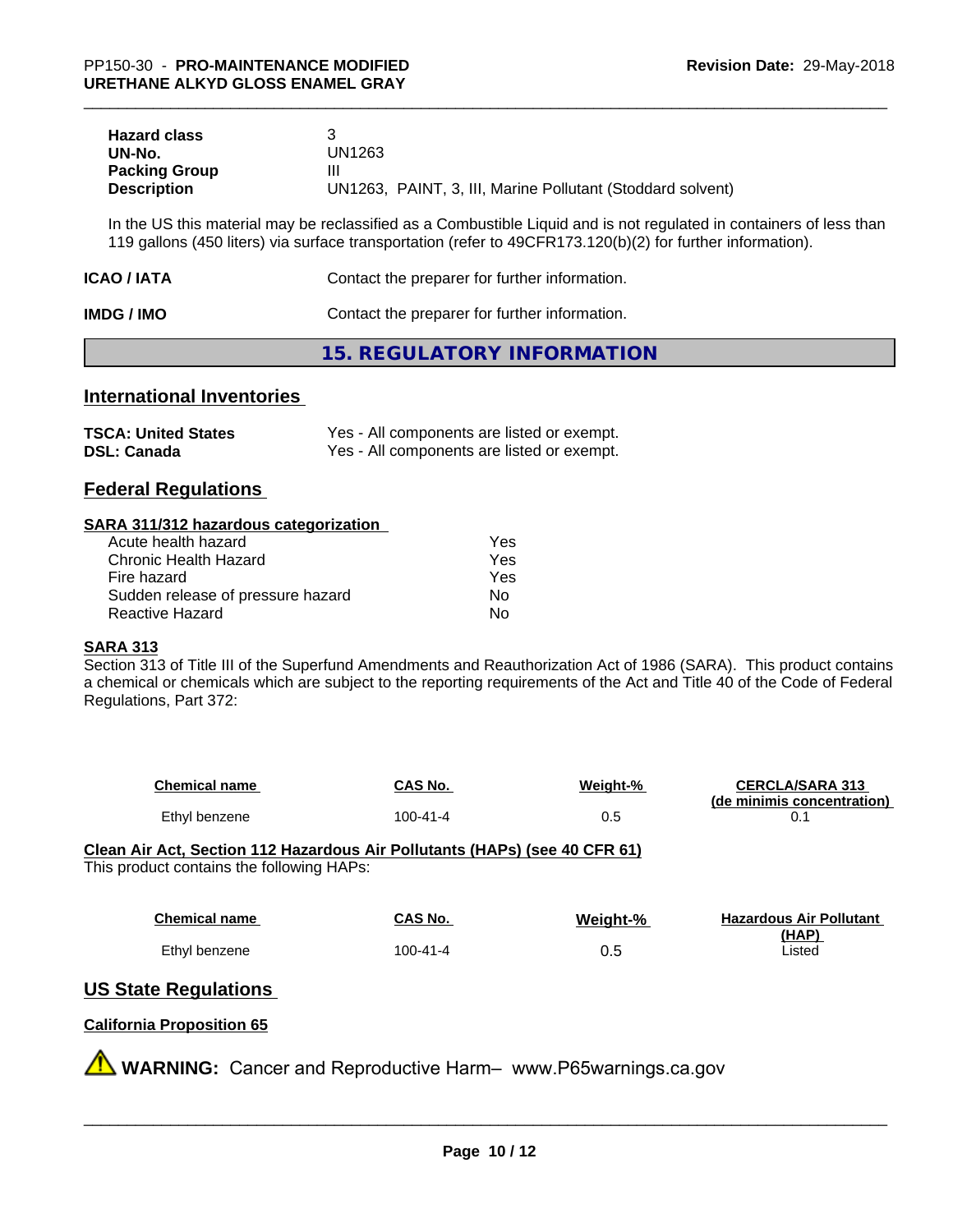#### **State Right-to-Know**

| <b>Chemical name</b> | <b>Massachusetts</b> | <b>New Jersey</b> | Pennsylvania |
|----------------------|----------------------|-------------------|--------------|
| Limestone            |                      |                   |              |
| Stoddard solvent     |                      |                   |              |
| Titanium dioxide     |                      |                   |              |
| Carbon black         |                      |                   |              |

#### **Legend**

X - Listed

#### **16. OTHER INFORMATION**

| HMIS | <b>Health: 1*</b> | <b>Flammability: 2</b> | <b>Reactivity: 0 PPE: -</b> |  |
|------|-------------------|------------------------|-----------------------------|--|
|      |                   |                        |                             |  |

#### **HMIS Legend**

- 0 Minimal Hazard
- 1 Slight Hazard
- 2 Moderate Hazard
- 3 Serious Hazard
- 4 Severe Hazard
- \* Chronic Hazard
- X Consult your supervisor or S.O.P. for "Special" handling instructions.

*Note: The PPE rating has intentionally been left blank. Choose appropriate PPE that will protect employees from the hazards the material will present under the actual normal conditions of use.*

*Caution: HMISÒ ratings are based on a 0-4 rating scale, with 0 representing minimal hazards or risks, and 4 representing significant hazards or risks. Although HMISÒ ratings are not required on MSDSs under 29 CFR 1910.1200, the preparer, has chosen to provide them. HMISÒ ratings are to be used only in conjunction with a fully implemented HMISÒ program by workers who have received appropriate HMISÒ training. HMISÒ is a registered trade and service mark of the NPCA. HMISÒ materials may be purchased exclusively from J. J. Keller (800) 327-6868.*

 **WARNING!** If you scrape, sand, or remove old paint, you may release lead dust. LEAD IS TOXIC. EXPOSURE TO LEAD DUST CAN CAUSE SERIOUS ILLNESS, SUCH AS BRAIN DAMAGE, ESPECIALLY IN CHILDREN. PREGNANT WOMEN SHOULD ALSO AVOID EXPOSURE. Wear a NIOSH approved respirator to control lead exposure. Clean up carefully with a HEPA vacuum and a wet mop. Before you start, find out how to protect yourself and your family by contacting the National Lead Information Hotline at 1-800-424-LEAD or log on to www.epa.gov/lead.

| <b>Prepared By</b>      | <b>Product Stewardship Department</b><br>Benjamin Moore & Co.<br>101 Paragon Drive<br>Montvale, NJ 07645<br>800-225-5554 |
|-------------------------|--------------------------------------------------------------------------------------------------------------------------|
| <b>Revision Date:</b>   | 29-May-2018                                                                                                              |
| <b>Revision Summary</b> | Not available                                                                                                            |

#### Disclaimer

The information contained herein is presented in good faith and believed to be accurate as of the effective date shown above. This information is furnished without warranty of any kind. Employers should use this information only as a